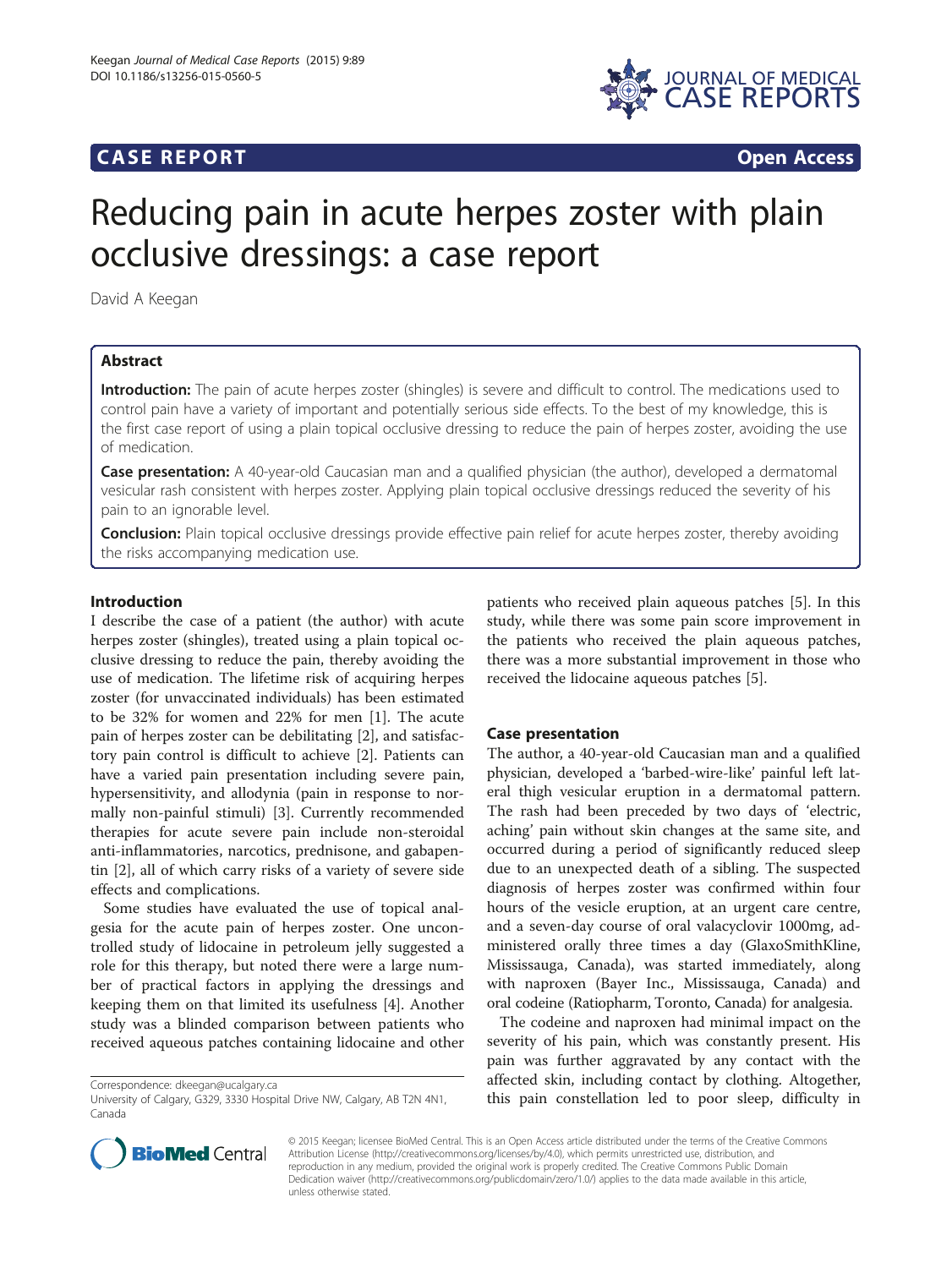concentrating, and increased stress during an already stressful period.

In an effort to avoid increased narcotic use or additional medications (and their possible side effects), he elected to apply a series of plain occlusive dressings (Tegaderm™; 3M, London, Canada) directly over the vesicular eruption, as depicted in Figure 1. This decision was based upon a spontaneous hypothesis that an additional layer of skin (albeit artificial) might reduce the severity of his constant pain and skin hypersensitivity.

His pain reduced immediately to a tolerable (and ignorable) level, from approximately eight out of 10 (with codeine and naproxen) to four out of 10 on a numerical pain scale (with 0 being no pain and 10 being severe pain). More importantly, incidental contact by clothes and water in the shower no longer resulted in additional severe lancing pain. Subsequent to the occlusive dressing application, no more analgesics were taken, and his pain level never increased above four out of 10 on the numerical pain scale. The occlusive dressings were applied for the duration of the vesicles, being finally removed after eight days. Peeling dressings were removed and replaced during this period. The removal of partially peeling dressings resulted in mild worsened pain at the time of removal, akin to removing a regular adhesive bandage. If replacement was delayed for longer than five minutes, his previous severe level of pain would begin to return, and promptly returned to four out of 10 or lower with subsequent reapplication. Full resolution of his symptoms occurred over approximately two and a half weeks, with no post-herpetic neuralgia.

#### **Discussion**

The intervention described here is an attractive option as it removed the need for oral analgesia for the constant pain and hypersensitivity caused by herpes zoster. As a result, all potential side effects and potential drug interactions of oral medications were avoided. The occlusive dressing reduced his constant pain by half and greatly limited his hypersensitivity, bringing it to a tolerable level, allowing resumption of regular activities. It is possible that these occlusive dressings may work for other pain variants of acute herpes zoster, though this should be studied.

It has been previously proposed that herpes simplex virus (HSV) lesions may be treated with plain occlusive dressings, based upon a histological analysis that suggested HSV skin injury is similar to partial-thickness skin wounds [[6\]](#page-2-0). The same rationale has been used, by extension, to support occlusive dressing use in the care of herpes zoster eruptions [[7\]](#page-2-0).

A PubMed search did not reveal any clinical therapeutic studies of any type evaluating the use of plain occlusive dressings for analgesia in this condition. However, in a blinded control study by Lin et al. [[5](#page-2-0)], the control arm was an aqueous (non-active) patch. The substantial pain relief by the plain Tegaderm™ in this case report was more in keeping with the better pain relief experienced by patients in the aqueous lidocaine arm of the study by Lin et al. [\[5](#page-2-0)]. It is possible that while the patch itself protected the skin, the aqueous base aggravated the inflamed skin, thereby limiting the potential benefit of the physical barrier of the patch. More study